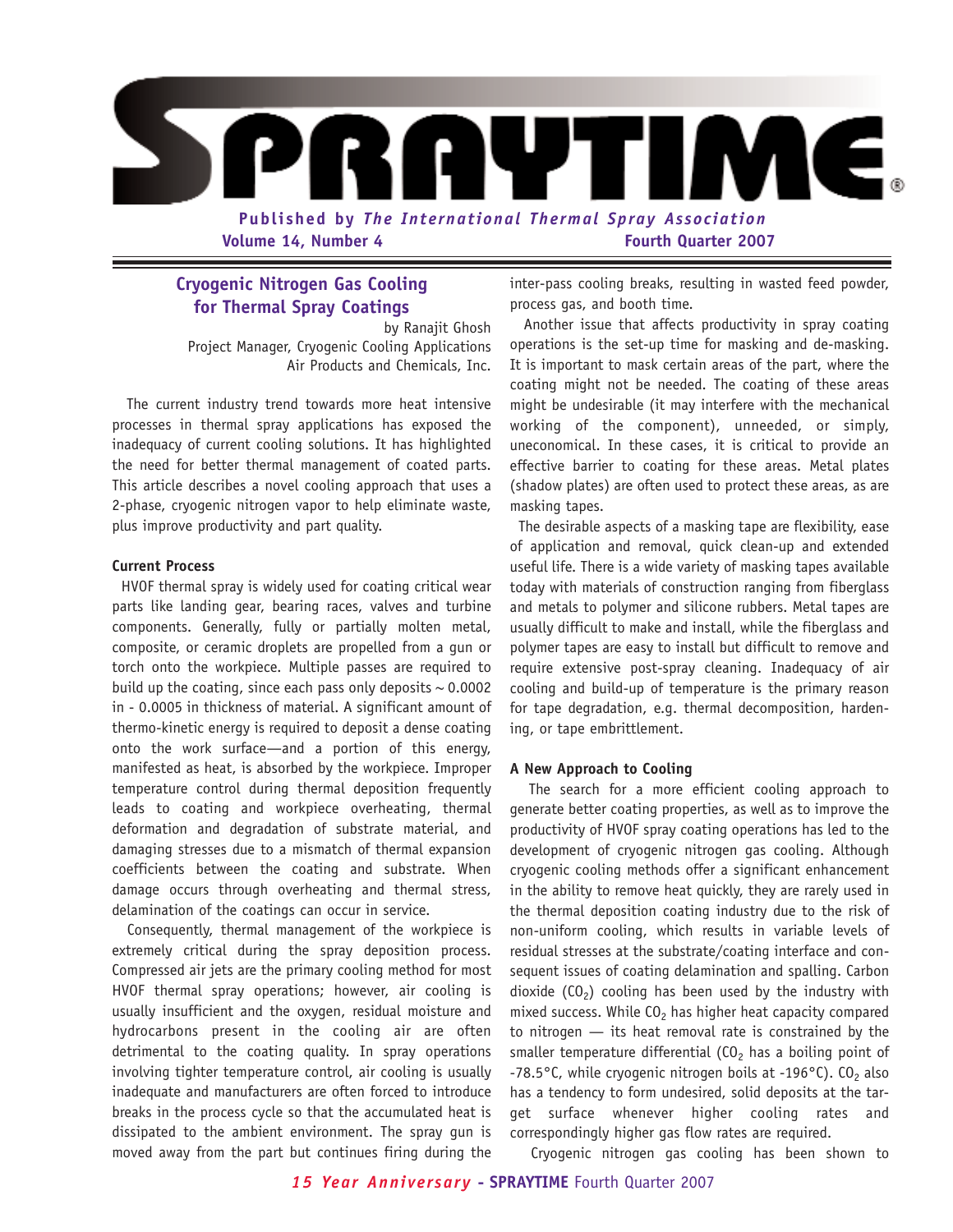## Temperatures Displayed O instant average, T, for traditional air cooling standard deviation, T, for traditional air cuoling inslant average, 'T, for Air Products' themsal spray cooling technology standard deviation, 'F, for Air Products' thermal spray cooling technology a air cooling C cryogenic cooling

significantly improve productivity over conventional air-cooled processes. Figure 1 shows actual process data comparing the two cooling methods during deposition of a WC-Co-Cr coating on an aerospace landing gear. By eliminating the inter-pass cooling breaks, the cryogenic vapor cooling system shortened the spraying time by 50%, plus it reduced wasted feed powder and process gases. The nitrogen cooling system also allowed for a much tighter temperature control  $(± 20°F)$  and a significantly smaller standard deviation in workpiece temperature during coating operation.

Subsequent characterization of the aircooled and nitrogen-cooled samples





Air Products' novel thermal spray cooling technology delivers exceptional results. This graph shows actual process data for spraying aircraft landing gear with traditional air cooling compared to our nitrogen cryogenic vapor cooling system. With the Air Products thermal spray cooling technology, the part's lemperature was maintained within a much tighter range during the spray operation. In addition, it halved the spraying time and the amount of powder and process gases consumed-plus improved productivity.



**Figure 2: Effects of cooling on silicone-based masking tapes during HVOF spray** (b) Cryogenic nitrogen vapor cooling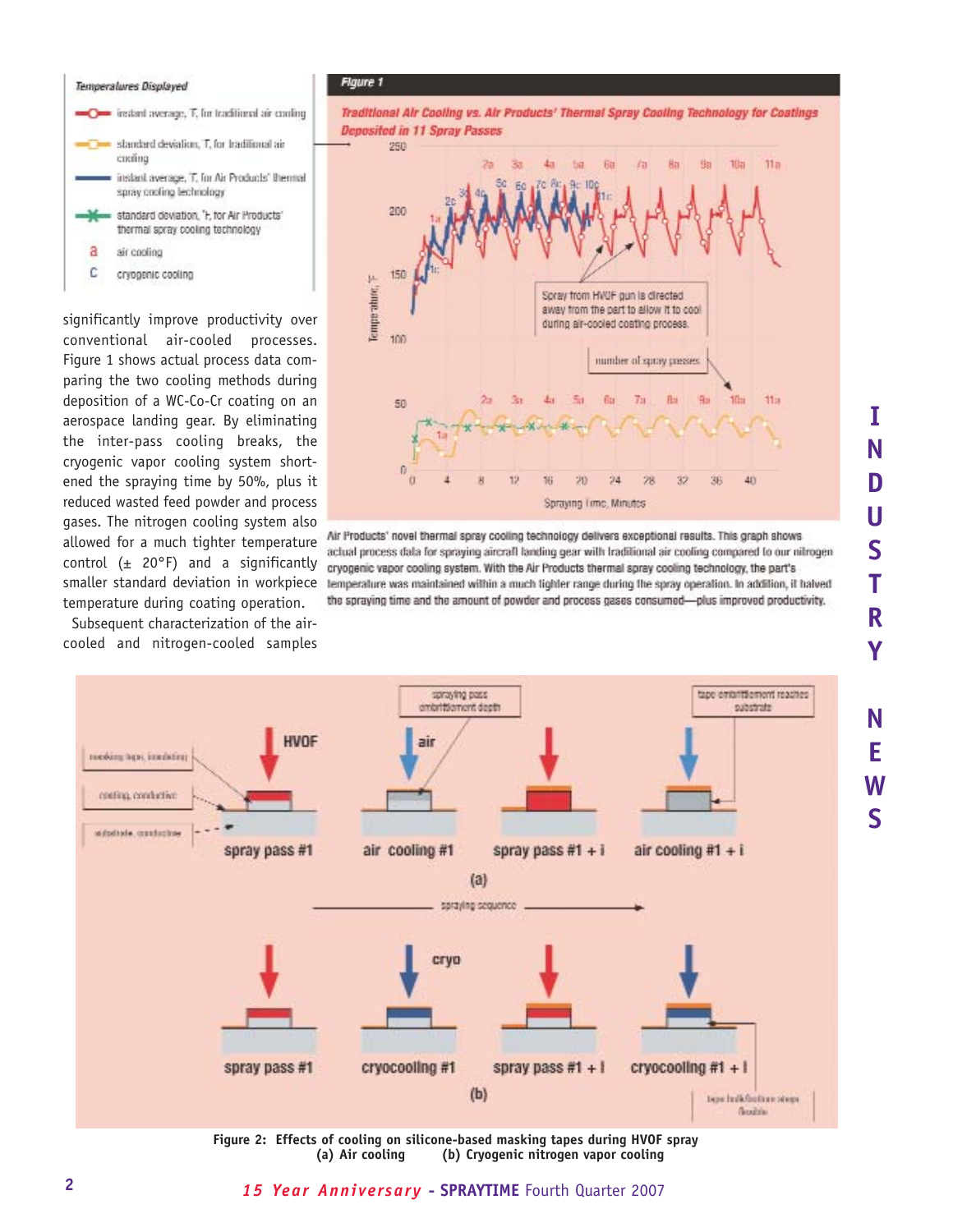

**Figure 3: Thermal profiles at various stages in the coating process, showing effective temperature control of the coated surface with cryogenic cooling (a) Start of spraying pass (b) End of spraying pass**

show that the bond-strength, hardness and surface roughness of the as-sprayed coatings were essentially unchanged, while micro-porosity was reduced from 0.2 to 0.05%. The nitrogen-cooled sample also retained the substrate hardness (420 HV in the case of heat-treated 4340 steel) better than



**Figure 4: Air Products Nitrogen Spray Cooling System Air Products' cryogenic spray nozzle installs easily on any thermal spray gun to help cool parts twice as fast as air cooling alone, which allows thermal spray operators to work faster and more efficiently with less wasted powder, process gas, and booth time.**

the air-cooled (395 HV) and non-cooled (390 HV) samples. In addition, oxygen pick-up and carbon-loss in the coating were the lowest for the nitrogen-cooled sample. In limited tests with cryogenic cooling, involving WC-Co-Cr powder, deposition efficiency was shown to increase by an average of 10 to 15% over conventional air cooling and by more than 30% over non-cooled samples.

An additional benefit of the cryogenic nitrogen vapor cooling system is the time and cost savings in the masking process. The cryogenic gas provided instant cooling of the hot top layer of the mask, avoiding heat build-up and preventing the heat from reaching the bottom of the tape. As a result, the tape bulk stayed flexible and could be removed quickly after the spray operation with a putty knife, leaving a clean residue-free surface. It could even be re-used several times. Figure 2 schematically shows the effectiveness of cryogenic cooling to prevent progressive thermal degradation of silicone-based masking tapes.

The cryogenic nitrogen vapor system efficiently and uniformly cools thermally sprayed coatings by monitoring the temperature of the coating and varying the cooling intensity to match the heat generated in the spraying process. The temperature feedback system can use a variety of inputs, including single-point IR sensors, 2-D thermoimaging IR cameras, and contact thermocouples. The PLC-controlled cooling system maximizes cooling efficiency by automatically switching cooling modes between room temperature, nitrogen gas, liquid/gaseous nitrogen mixed flow, and 100% liquid nitrogen based on user-defined temperature ranges. Discharged from a spraying nozzle or multiple sprayers, the liquid nitrogen is atomized to form rapidly boiling, microscopic droplets that turn into cryogenic nitrogen vapor within a short distance from the discharge point. This prevents undesired "wetting" of the coated surface. In addition, multi-zone cooling control algorithm used allows individual cooling nozzles to independently switch between the cooling modes based on instant average and time-averaged temperature feedback.